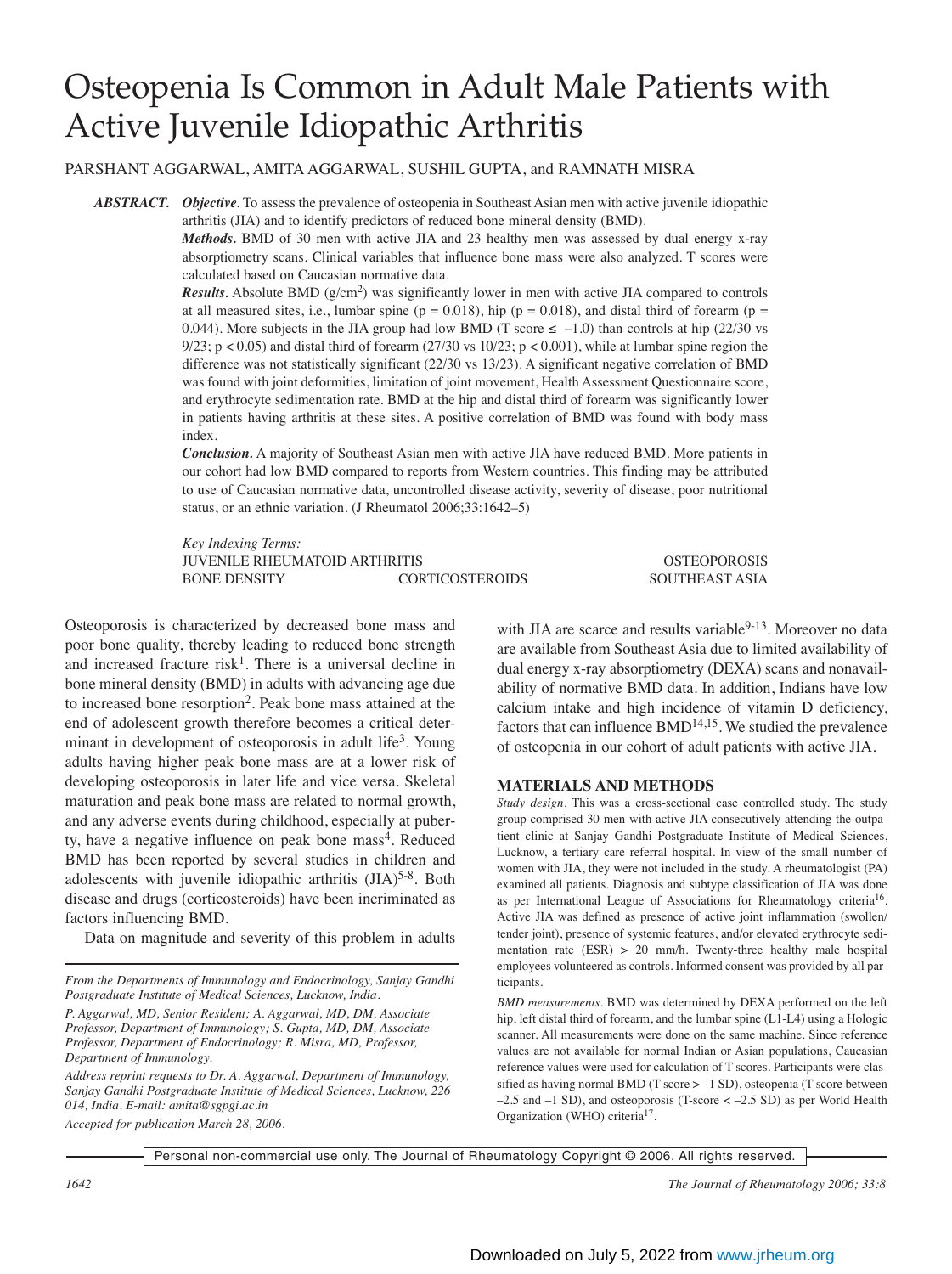*Laboratory and functional assessments.* ESR was measured using the Westergren method. Serum levels of total proteins, albumin, alkaline phosphatase, creatinine, calcium, and phosphate, and urinary calcium excretion corrected for creatinine were measured in all patients with JIA. Functional status of all patients was assessed by Health Assessment Questionnaire (HAQ). Daily calcium intake was estimated by 3 days' dietary recall method<sup>18</sup>. The entire dietary intake for 3 days was recorded; in addition, patients were queried about calcium-containing diets. History was taken for medication use, past or present steroid use, sun exposure, history of prior fractures, bony pains, tobacco or alcohol use, and physical activity.

*Data analysis.* Intergroup comparison for continuous variables between the 2 groups was calculated by unpaired t test; qualitative variables were assessed using chi-squared and Fisher's exact tests. BMD of patients with left wrist, left hip, or lumbar spine involvement was compared with patients without involvement of these sites using Mann-Whitney U test. Chi-squared test was used to compare BMD between different types of arthritis. Pearson's correlation analysis was performed to identify factors affecting BMD in patients with JIA.

#### **RESULTS**

Demographic characteristics of patients with JIA were comparable to controls except mean age, which was significantly lower in patients with JIA (22.6  $\pm$  5.12 vs 27.35  $\pm$  4.04 yrs; p  $= 0.001$ ). Body mass index (BMI) of patients with JIA was 19.79  $\pm$  3.73 kg/m<sup>2</sup> and 15/30 patients had BMI below the normal recommended value of 19 kg/m<sup>2</sup>. However, there was no difference in BMI between patients and controls (Table 1).

Among the 30 patients with JIA, 13 had enthesitis related arthritis, 4 had systemic onset disease, 6 had rheumatoid factor (RF) negative polyarticular, 2 had RF-positive polyarticular disease, one had extended oligoarticular disease, and 4 had persistent oligoarticular disease indicating that a majority of patients had a widespread systemic inflammatory disease course. The mean age of onset was  $11.37 \pm 2.67$  years and the mean disease duration was  $11.27 \pm 5.39$  years.

The median active joint count was 1 (range 0–6). Patients with systemic disease had systemic features like fever and organomegaly. The mean ESR was  $31.9 \pm 20.4$  and 20 of the 30 patients had  $ESR > 20$ . A majority of patients had no significant functional limitation as indicated by mean HAQ score of  $0.4 \pm 0.6$ . Fifteen of 30 patients had a HAQ score of 0; 11 had a HAQ score < 1; 3 had a HAQ score between 1 and 2; and only one patient had a HAQ score > 2.

Joint deformities were present in 5 patients. Sun exposure was adequate, but the mean calcium intake  $(773.67 \pm 284.84)$ mg/day) was below the recommended dietary allowance. A

*Table 1.* Demographic characteristics of patients with active JIA and controls. Results are expressed as mean ± standard deviation.

| Variable        | Cases            | Controls          | р         |
|-----------------|------------------|-------------------|-----------|
| No.             | 30               | 23                |           |
| Mean age, yrs   | $22.6 \pm 5.12$  | $27.35 \pm 4.04$  | < 0.001   |
| Mean height, cm | $166.9 \pm 7.58$ | $167.38 \pm 8.06$ | <b>NS</b> |
| Mean weight, kg | $55.6 \pm 13.68$ | $59.91 \pm 7.01$  | <b>NS</b> |
| <b>BMI</b>      | $19.79 \pm 3.73$ | $21.35 \pm 1.78$  | <b>NS</b> |

BMI: body mass index; NS: not significant.

majority of patients (19, 63.3%) were not doing regular physiotherapy and only 11 patients were doing active physiotherapy > 30 minutes more than twice a week. History of steroid intake was present in 17 (56.7%) patients; of those, 2 patients were currently receiving steroids (prednisolone 10–15 mg/day for 24 mo and 10 mg/day for 3 mo). Data were not available for the duration of steroid treatment in 2 patients, while for the other 15 patients the median duration of steroid treatment was 12 months (range 0.5–48). Cumulative prednisolone dose per patient in steroid users was  $3.7 \text{ g}$  (0.27–12.0 g). There was no history of pathologic fractures.

BMD was significantly lower in the JIA group compared to controls at all measured sites, i.e., lumbar spine  $(0.89 \pm 0.131)$ vs  $0.97 \pm 0.089$  gm/cm<sup>2</sup>; p = 0.018), hip  $(0.82 \pm 0.134$  vs 0.91  $\pm$  0.126 gm/cm<sup>2</sup>; p = 0.018), and distal third of forearm (0.566 gm  $\pm$  0.071 vs 0.61  $\pm$  0.081 gm/cm<sup>2</sup>; p = 0.044) (Figure 1).

At the lumbar spine, 22 (73.3%) patients with JIA had low BMD (T score  $<-1.00$ ), of which 8 (26.7%) were osteoporotic (T score  $\langle -2.5 \rangle$ ) per WHO criteria<sup>19</sup> using Caucasian normative data. At the hip, 22 (73%) had low BMD, of which 7 (23.3%) were osteoporotic, while 27 (90%) had low BMD at distal third of forearm, of which 12 (40%) were osteoporotic (Table 2).

A positive correlation of BMD was found with BMI. There was no significant correlation between calcium intake or disease duration with BMD values. A negative correlation was found with joint deformities, limitation of joint movement, HAQ score, and ESR value. BMD of the hip had a significant positive correlation with BMD of the spine as well as BMD of the distal third of forearm, while the correlation between spine and distal third of forearm was not significant (Table 3).

Patients having hip joint disease  $(n = 11)$  had significantly lower BMD at the hip ( $p = 0.001$ ) and lumbar spine ( $p =$ 0.018) compared to patients without hip joint involvement (n  $= 19$ ). Similarly, patients having wrist disease (n = 5) had significantly lower BMD at distal third of forearm ( $p = 0.001$ )



*Figure 1.* Mean BMD ( $g/cm<sup>2</sup>$ ) of controls ( $n = 23$ ) and patients with JIA ( $n =$ 30).  $*$ p < 0.05.

Personal non-commercial use only. The Journal of Rheumatology Copyright © 2006. All rights reserved.

*Aggarwal, et al: Osteopenia in JIA 1643*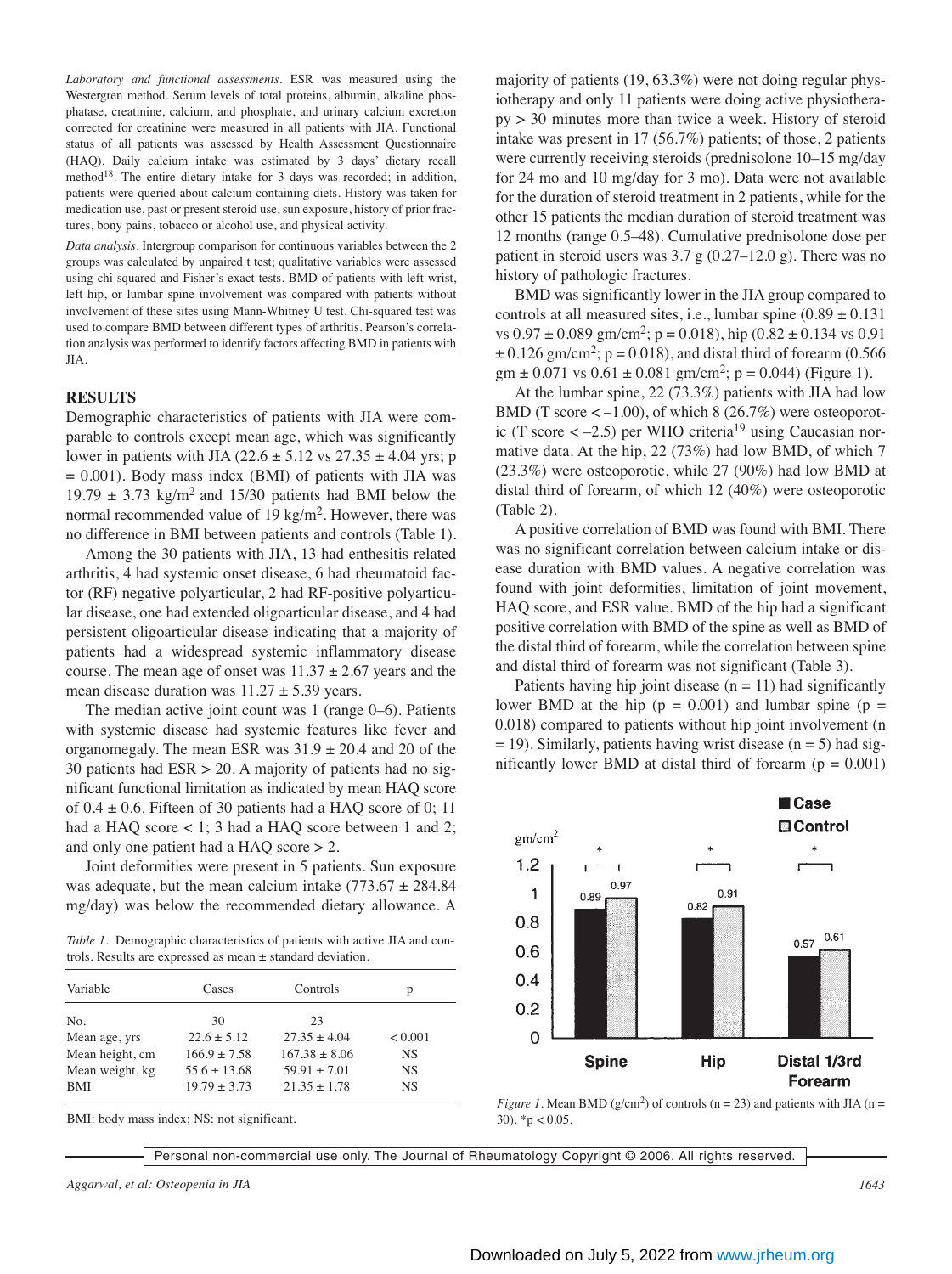*Table 2.* Distribution of BMD classified per WHO definitions for osteoporosis (T score  $<-2.5$ ), osteopenia (T score  $<-1.00$  and  $\geq -2.5$ ), and normal (T score  $\ge -1.0$ ) compared to Caucasian normative data. Overall there was no difference in BMD at the lumbar spine in patients or controls but the prevalence of osteoporosis was higher in patients ( $p < 0.05$ ) compared to controls.

|                         | Cases, $n$ $(\%)$ | Controls, $n$ $(\%)$ | p       |
|-------------------------|-------------------|----------------------|---------|
| Lumbar spine            |                   |                      |         |
| Osteoporosis            | 8(26.7)           | 1(4.3)               | NS      |
| Osteopenia              | 14(46.7)          | 12(52.2)             |         |
| Normal                  | 8(26.7)           | 10(43.5)             |         |
| Hip                     |                   |                      |         |
| Osteoporosis            | 7(23.3)           | 4(17.4)              | < 0.05  |
| Osteopenia              | 15(50)            | 5(21.7)              |         |
| Normal                  | 8(26.7)           | 14(60.9)             |         |
| Distal third of forearm |                   |                      |         |
| Osteoporosis            | 12(40)            | 1(4.3)               | < 0.001 |
| Osteopenia              | 15(50)            | 9(39.1)              |         |
| Normal                  | 3(10)             | 13(56.5)             |         |

*Table 3.* Factors having significant correlation with BMD at different sites. Values indicate Pearson's correlation coefficient.

|                     | <b>BMD</b> Hip           | <b>BMD</b> Spine         | <b>BMD</b> Distal<br>Forearm |
|---------------------|--------------------------|--------------------------|------------------------------|
| Joint deformity     | $-0.174$                 | 0.095                    | $-0.592^{\dagger}$           |
| Joint limitation    | $-0.377*$                | $-0.143$                 | $-0.644$ <sup>††</sup>       |
| BMI                 | $0.571^+$                | $0.535^{\dagger}$        | 0.30                         |
| HAO                 | $-0.468**$               | $0.362*$                 | $-0.204$                     |
| <b>ESR</b>          | $-0.374*$                | $-0.306$                 | $-0.0.163$                   |
| <b>BMD</b> spine    | $0.755^{\dagger\dagger}$ |                          | 0.229                        |
| BMD distal third of | $0.393*$                 | 0.229                    |                              |
| forearm             |                          |                          |                              |
| BMD hip             |                          | $0.755^{\dagger\dagger}$ | $0.393*$                     |

\* p < 0.05, \*\* p < 0.01, † p < 0.005, †† p < 0.001.

compared to patients not having wrist joint involvement  $(n =$ 25). There was no significant difference in BMD of patients with  $(n = 7)$  or without  $(n = 23)$  lumbar spine involvement. BMD was not significantly different among patients when comparing JIA subtype, steroid intake, and physiotherapy.

## **DISCUSSION**

Our study shows that a majority of men with active JIA have significantly lower BMD than controls. Articular involvement at wrist and hip regions correlated with low BMD at these sites, indicating a role for local factors in bone mineralization. In addition, markers of disease activity and severity had a negative correlation with BMD, indicating the influence of systemic factors.

The mean age of patients with JIA was significantly lower than controls. However, this is unlikely to have influenced the results, as BMD at all 3 sites measured had no significant correlation with age. Most patients were in the 20–30 years age group and only one patient was above 35 years of age. Hence age-related decline in BMD was not expected in most patients.

Previous studies $9-13$  have also found reduced BMD in adults with JIA. However, the frequency of osteopenia in those studies has varied from 28% to 50% at the lumbar spine and between 32% and 53% at the femoral neck, compared to 73.3% at both lumbar spine and left hip in our cohort<sup>9-13</sup>. Several factors could be responsible for this difference. All our patients had active arthritis at the time of evaluation. Haugen, *et al*<sup>12</sup> showed that BMD was significantly lower in patients with JIA with persistent disease activity, whereas patients having achieved remission had BMD comparable to healthy controls. Also, previous studies<sup>10,12</sup> have shown current disease-related inflammatory variables are related to reduced BMD. In previous studies the pauciarticular form of arthritis formed the major subgroup<sup>9-13</sup>, in contrast to our study in which only 13.3% patients had persistent oligoarticular disease, indicating higher inflammatory activity in our cohort. Also, the mean BMI of patients with JIA was  $19.79 \pm$ 3.73 and 50% had BMI below the normal limit of 19 kg/m<sup>2</sup>. As BMI had a significant correlation with BMD at all 3 sites measured, poor nutritional status of our patients with JIA could be another factor. Ethnicity has been proposed as a risk factor in the development of osteopenia, and studies have shown that a healthy Indian population has low bone  $mass<sup>19,20</sup>$ . This is also reflected in our data, as a significant proportion of our healthy controls had lower T scores compared to Caucasian references. Finally, since normative BMD data are not available for an Indian population, T scores were calculated using Caucasian reference values, which would overestimate the prevalence of osteopenia. Since this is the first study on the prevalence of osteopenia in adults with active JIA from Southeast Asia, it might be possible that JIA patients of Asian descent are more predisposed to the development of osteopenia. Normative data from our population is required to ascertain the true effect of active JIA on BMD.

Among the various factors correlated with BMD was the presence of joint deformities, limitation of normal range of joint movements, HAQ scores, and ESR, while no correlation was found with calcium intake, history of steroid treatment, type of arthritis, and active physiotherapy. Previous studies<sup> $4-8$ </sup> have shown that in children with JIA reduced physical activity, insufficient dietary intake of vitamin D and calcium, steroid treatment, and disease severity and activity are risk factors for reduced BMD. In adults, however, current diseaserelated inflammatory markers, physical disability, severity of disease, and disease activity appear to be more important. It has been suggested that the pathogenic mechanism of osteopenia is different in children with JIA compared to  $adults<sup>10</sup>$ . In children, evidence for reduced bone turnover has been found, while in adults there is evidence of increased bone turnover and resorption<sup>4,10,12</sup>. Age-related differences in clinical predictors of osteopenia in patients with JIA are therefore likely.

Personal non-commercial use only. The Journal of Rheumatology Copyright © 2006. All rights reserved.